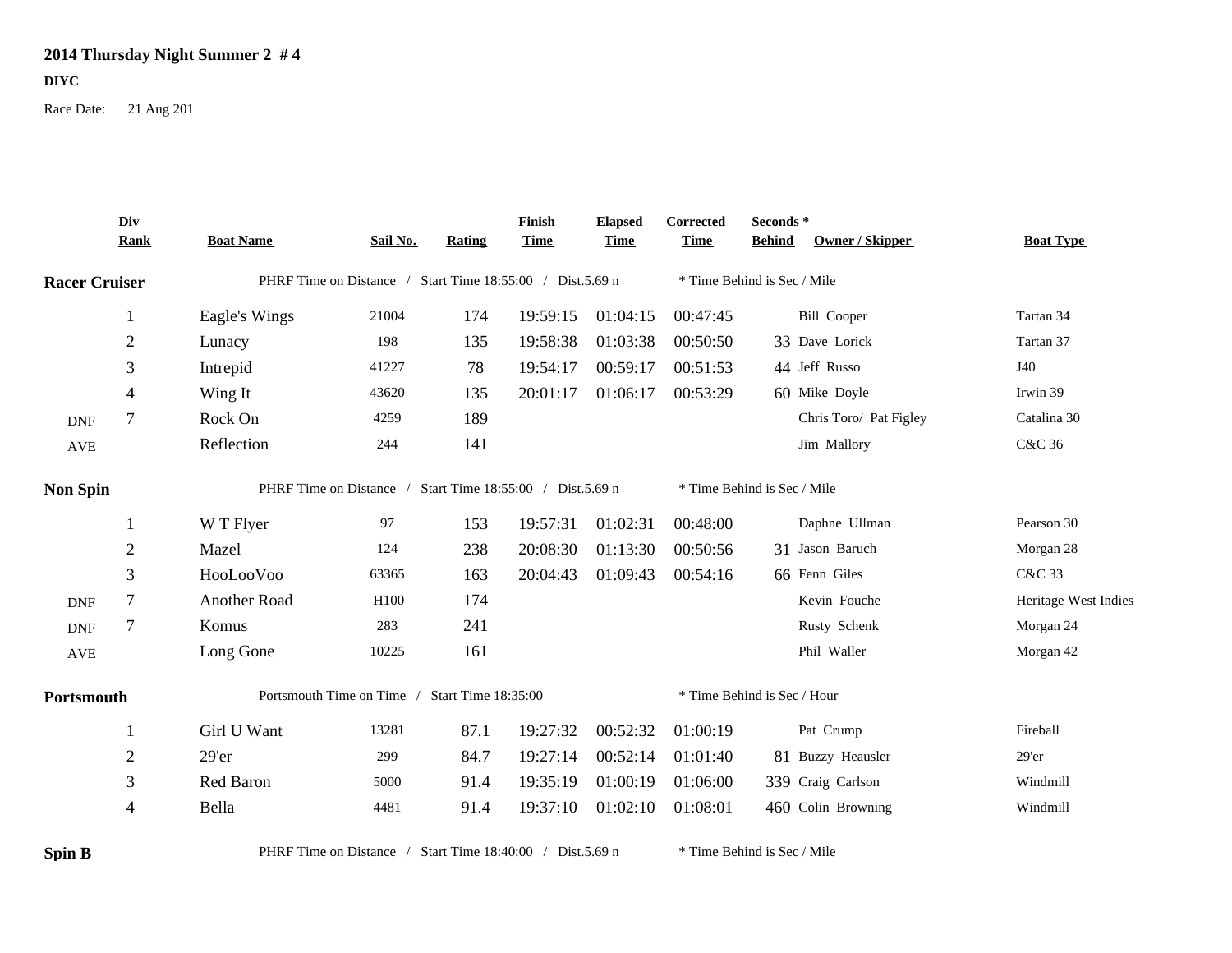|                  |                | Mal de Mer                                                | 747    | 156 | 19:45:00 | 01:05:00          | 00:50:12                    | Richard Karran                 | Wavelength 24      |  |
|------------------|----------------|-----------------------------------------------------------|--------|-----|----------|-------------------|-----------------------------|--------------------------------|--------------------|--|
|                  | $\sqrt{2}$     | Tenacity                                                  | 241    | 132 | 19:44:17 | 01:04:17          | 00:51:46                    | 17 Ken Hardy                   | Laser 28           |  |
|                  | 3              | Ruckus                                                    | 125    | 129 | 19:44:46 | 01:04:46          | 00:52:32                    | 25 Tom DiGiacomo               | SR25               |  |
|                  | 4              | Privateer                                                 | 282    | 132 | 19:45:15 | 01:05:15          | 00:52:44                    | 27 Chris Jones                 | S <sub>2</sub> 9.1 |  |
|                  | 5              | Junior                                                    | 41186  | 123 | 19:44:58 | 01:04:58          | 00:53:18                    | 33 Frank Selph Jr              | J27                |  |
|                  | 6              | 88                                                        | $88\,$ | 111 | 19:44:56 | 01:04:56          | 00:54:24                    | 44 David Ciesla                | J70                |  |
|                  | $\tau$         | Dr Bligh                                                  | 30     | 132 | 19:47:39 | 01:07:39          | 00:55:08                    | 52 Mike Maher                  | S <sub>2</sub> 9.1 |  |
|                  | 8              | Forerunner                                                | 23656  | 132 | 19:47:44 | 01:07:44          | 00:55:13                    | 53 Tim Ruman/ Frank Selph      | <b>J30</b>         |  |
|                  | 9              | Meltemi                                                   | 40787  | 132 | 19:47:57 | 01:07:57          | 00:55:26                    | 55 Alex Korakis                | S <sub>2</sub> 9.1 |  |
|                  | 10             | <b>Boat</b>                                               | 57     | 156 | 19:51:31 | 01:11:31          | 00:56:43                    | 69 Larry Willis                | Wavelengh 24       |  |
|                  | 11             | Volant II                                                 | 99     | 177 | 19:59:11 | 01:19:11          | 01:02:24                    | 129 John Gifford               | J22                |  |
|                  | 12             | Abracadabra                                               | 511    | 156 | 20:00:18 | 01:20:18          | 01:05:30                    | 161 Bob Van Horn/ Doug Roberts | Wavelength 24      |  |
| <b>DNF</b>       | 15             | Untouchable                                               | 11     | 111 |          |                   |                             | Allen Saunders                 | Elliott 770        |  |
| <b>DNF</b>       | 15             | Whirligig                                                 | 82     | 141 |          |                   |                             | Charlie Cushing                | Ulitimate 20       |  |
| <b>Melges 24</b> |                | PHRF Time on Distance / Start Time 18:45:00 / Dist.5.69 n |        |     |          |                   | * Time Behind is Sec / Mile |                                |                    |  |
|                  |                |                                                           |        |     |          |                   |                             |                                |                    |  |
|                  |                | Wicked Witch                                              | 719    | 75  | 19:27:02 | 00:42:02          | 00:34:55                    | Joe Blouin                     | Melges 24          |  |
|                  | $\mathbf{2}$   | Rogue                                                     | 457    | 75  | 19:28:19 | 00:43:19          | 00:36:12                    | 14 Bob Kroetsch                | Melges 24          |  |
|                  | $\mathfrak{Z}$ | Whiplash                                                  | $27\,$ | 75  | 19:28:41 | 00:43:41          | 00:36:34                    | 17 David Clement               | Melges 24          |  |
| J24              |                | PHRF Time on Distance / Start Time 18:45:00 / Dist.5.69 n |        |     |          |                   | * Time Behind is Sec / Mile |                                |                    |  |
|                  | 1              | Sabotage                                                  | 1858   | 171 |          | 19:40:25 00:55:25 | 00:39:12                    | Nate Vilardebo                 | J24                |  |
| Spin A           |                | PHRF Time on Distance / Start Time 18:50:00 / Dist.5.69 n |        |     |          |                   | * Time Behind is Sec / Mile |                                |                    |  |
|                  | 1              | Wired                                                     | 39511  | 42  | 19:39:18 | 00:49:18          | 00:45:19                    | Allen Thomas                   | Farr 395           |  |
|                  | $\overline{2}$ | J-Hawk                                                    | 46625  | 72  | 19:44:43 | 00:54:43          | 00:47:53                    | 27 Dave Arata                  | J105               |  |
|                  | 3              | Fire & Ice                                                | 83198  | 81  | 19:46:20 | 00:56:20          | 00:48:39                    | 35 George Cussins              | J105               |  |
|                  | 4              | No Limit                                                  | 39526  | 42  | 19:42:57 | 00:52:57          | 00:48:58                    | 38 Burns/Hobbs/ Zonnenberg     | Farr 395           |  |
|                  | $\mathfrak s$  | Mad Cow 2                                                 | 46453  | 57  | 19:45:46 | 00:55:46          | 00:50:22                    | 53 Dave German/ Ed Ruark       | <b>B32</b>         |  |
|                  | 6              | Tampa Girl                                                | 83242  | 54  | 19:46:18 | 00:56:18          | 00:51:11                    | 62 Bill Terry                  | J120               |  |
|                  | 7              | Time Bandit                                               | 73     | 72  | 19:48:26 | 00:58:26          | 00:51:36                    | 66 George Haynie               | J35                |  |
|                  | 8              | Rocket                                                    | 48     | 72  | 19:50:14 | 01:00:14          | 00:53:24                    | 85 Tarry Grimsdale             | J35                |  |